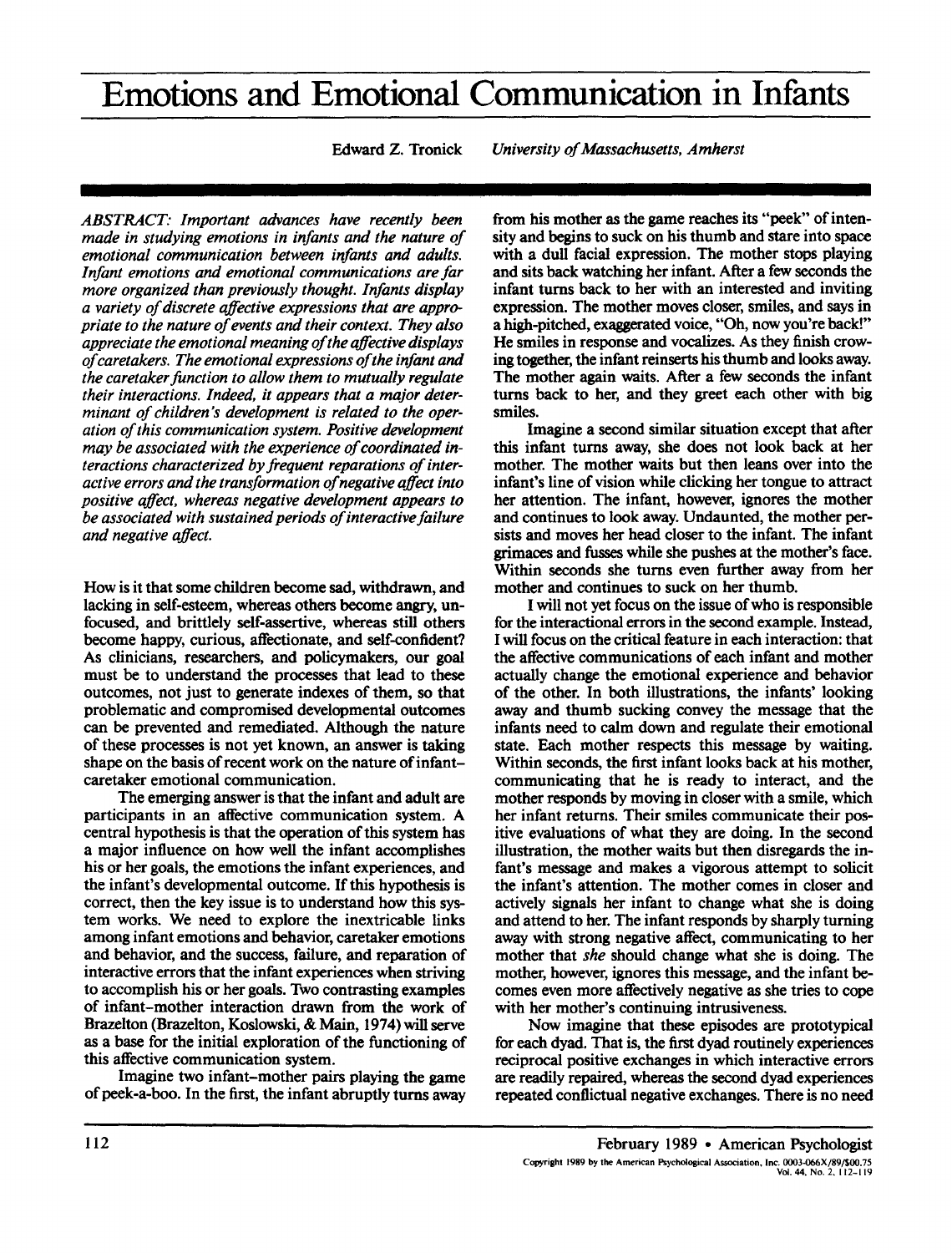to overcharacterize these interactions. Certainly the first dyad experiences some conflictual interactions, and the second some reciprocal positive interactions. Given the difference in the balance of positive and negative exchanges in the two, however, it is hypothesized that the first infant will develop a tendency to look at his mother more, exhibit more positive affect, and experience less distress when he experiences stress than the second infant. The second infant, by contrast, will be more withdrawn and will exhibit more sadness. There is evidence to support this prediction (as I will show later), but I first will examine some of the theoretical assumptions underlying this hypothesis.

### **Emotions, Goals, Other- and Self-Directed Regulatory** Behaviors

To begin with, infants, like all other creatures, have a multiplicity of goals (Bowlby, 1982; Trevarthen, 1974). These include goals for engaging the social and inanimate environments (e.g., interacting with others, maintaining proximity to the caretaker, engaging in interactions characterized by mutual delight and reciprocity, and acting on objects) and internal goals (e.g., maintaining homeostasis, establishing a feeling of security, experiencing positive emotions, and controlling negative emotions). To accomplish these goals, infants process information about their current state in relation to their goal. They evaluate whether they are succeeding or failing and then use that evaluation to guide actions aimed at accomplishing their goal or redirecting their efforts to other goals (Tronick, 1980). For instance, the first infant in the earlier example fulfills his interactive goal by affectively signaling his mother when he is ready to interact by looking at her and smiling. He also fulfills his goal to control his emotional state by turning away and sucking on his thumb. Thus, the infant is active, not passive.

Emotions play a critical part in this evaluative process. An evaluation by the infant that the goal is being accomplished results in a positive emotional state--joy or interest--motivating further engagement (e.g., the first infant smiles and continues to look at his mother). When the infant's evaluation is that the goal is not being accomplished, the infant experiences negative emotions. More specifically, if the infant's evaluation is that the obstacle blocking the achievement of the goal can be overcome, an emotional state of anger results, and the infant is motivated to try to remove the obstacle (e.g., the second infant has an angry facial expression and pushes her mother away). However, an evaluation that the obstacle cannot be overcome results in sadness and disengagement (e.g., the second infant eventually withdraws). Thus emotions motivate and organize the infant's behavior rather than disrupt it (Campos, Barrett, Lamb, Goldsmith, & Sternberg, 1983; Izard, 1978).

Obviously, infants are not born fully equipped to accomplish these goals on their own. Infants' capacities are immature, limited, and poorly coordinated. Moreover, disruptions of infants" ongoing activities come from both inside and outside (e.g., from internal physiological states, such as hunger and uncontrolled affect, as well as from external obstacles). Given these limitations and disruptions, why don't infants typically fail to achieve their goals and continuously experience negative emotions?

To oversimplify, the answer is that the infant is part of an affective communication system in which the infant's goal-directed strivings are aided and supplemented by the capacities of the caretaker. An infant's affective displays function as messages that specify the infant's evaluation of whether he or she is succeeding in achieving a goal. The caretaker "'reads" this message and uses it to guide his or her actions for facilitating the infant's strivings. Gianino and Tronick (1988) have labeled these affective displays *other-directed regulatory behaviors* to capture their function of regulating the behavior of the infant's partner.

Consider the following example, in which the infant's goal is to get a just-out-of-reach object. The six-monthold infant stretches his hands out toward the object. Because he cannot get hold of it, he becomes angry and distressed. He looks away for a moment and sucks on his thumb. Calmer, he looks back at the object and reaches for it once more. But this attempt fails too, and he gets angry again. The caretaker watches for a moment, then soothingly talks to him. The infant calms down and with a facial expression ofinterest gazes at the object and makes another attempt to reach for it. The caretaker brings the object just within the infant's reach. The infant successfully grasps the object, explores it, and smiles. In this illustration, the caretaker reads the infant's affective displays, uses this information to facilitate the infant's goaldirected activities, and helps to change the infant's emotional state. More specifically, the caretaker is responsible for the reparation of the infant's failure into success and the simultaneous transformation of his negative emotion into a positive emotion (Gianino & Tronick, 1988).

There is a second important feature to this illustration. The infant is not solely dependent on the caretaker to control the negative affect he experiences. He has several coping behaviors available: looking away, self-comforting, and even self-stimulation. These behaviors control the infant's negative affect by shifting his or her attention away from a disturbing event or substituting positive for negative stimulation (Rothbart & Derryberry, 1984). For example, looking away reduces infants' heart rates during stress, and thumb sucking can calm distressed infants.

Gianino and Tronick (1988) have labeled these coping behaviors *self-directed regulatory behaviors,* suggesting that they function to control and change the infant's own affective state (Beebe & Stern, 1977). When successful, these behaviors, like the infant's other-directed regulatory

Preparation of this article was supported in part by a grant from the National Science Foundation (BNS 85-06987) and the Pampers Infant-Parent Research Scholars Award. My colleague A. Gianino is responsible for many of the formulations in this article. I also want to thank K. Weinberg for her help.

Correspondence concerning this article should be addressed to Edward Z. Tronick, Child Development Unit, Children's Hospital Medical Center, 300 Longwood Ave., Boston, MA 02115.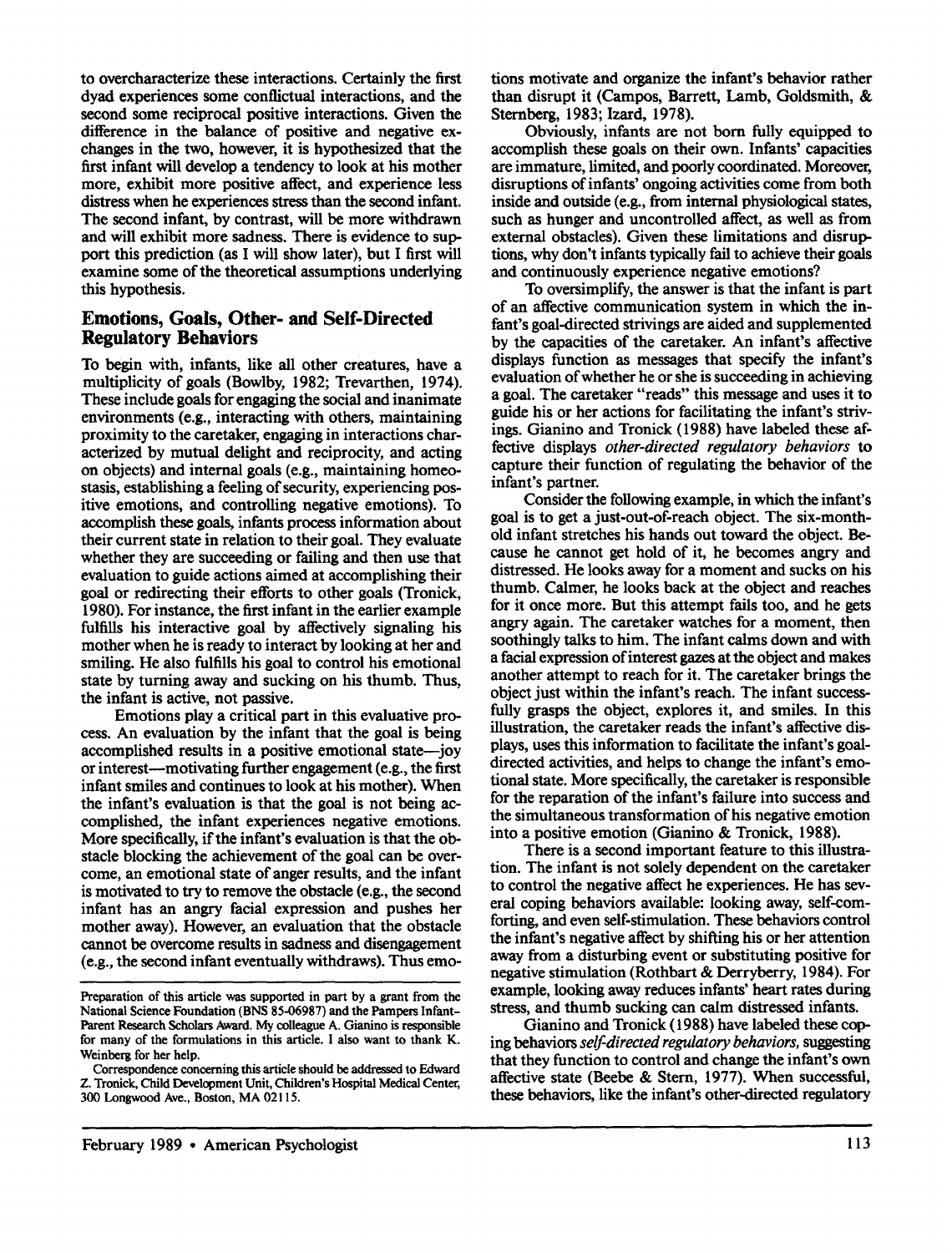behaviors, shift the infant's negative emotional state to a more positive emotional state so he or she can pursue goal-directed engagements with people and objects. In the aforementioned example, the infant attempted to reach the object again only after calming himself down by looking away and sucking on his thumb.

Clearly, the distinction between self-directed and other-directed behavior is not hard and fast. Self-directed behavior can function as communication, conveying the infant's evaluation of success or failure and his or her emotional state to a caregiver. The caregiver may then act on this communication to aid the infant's accomplishment of internal and external goals. This also occurred in the illustration.

Other-directed and self-directed regulatory behaviors are part of the infant's normal repertoire for coping with sadness, uncontrolled anger, and the extremes of positive affect, which can turn into distress. They enable the infant to control the potential disruptive effects of these emotions and their extremes on his or her goal-directed activities. These coping behaviors make it possible for the infant to accomplish the dual simultaneous tasks of controlling his or her emotional state while interacting with people or acting on the inanimate world.

Some of the most dramatic effects of regulatory behaviors on infant emotions are seen when the mother's behavior is manipulated so that the infant is prevented from successfully achieving the goal for reciprocal interaction. Such manipulations may involve distorting the mother's affective behavior by instructing her to act in an unresponsive manner (that is, remaining still-faced while looking at her infant) or to behave in a disruptive manner (that is, interacting in an emotionally flat and withdrawn fashion, which simulates the disengagement of some depressed mothers; Cohn & Tronick, 1983; Tronick, 1980).

Confronted by these manipulations, most threemonth-old infants initially signal to their mothers with facial expressions, vocalizations, and gestures in an attempt to get their mothers to resume their normal behavior. The infants' message is that their mothers should change what they are doing. When these other-directed behaviors fail to achieve that goal, the infants express negative emotions and use self-directed regulatory behaviors in an attempt to control their emotional responses. They look away and self-comfort. These reactions occur even when the mothers are still-faced for only a few seconds. Moreover, the infants' negative affect and utilization of self-directed regulatory behaviors do not end simply upon the resumption of normal behavior by their mothers. Rather, there is a continuation of the infants' negative mood and reduction in visual regard of their mothers for the next few minutes. This finding suggests that even three-month-old infants are not simply under the control of the immediate stimulus situation but that events have lasting effects, that is, they are internally represented. These effects will be related to defensive behavior and psychopathology later in this article. For now, I will focus on the implication from these studies that infant emotions are specific and meaningful reactions to the infant's active processing and appreciation of the mother's and others' alfective behavior.

## **The Organized Nature of Infant Emotions**

Two-month-old infants make a fundamental distinction between people and objects (Brazelton et al., 1974; Trevarthen, 1974). Prereaching infants presented with an object look intently at it, sit up straight, remain relatively still, and punctuate their fixed gaze with swiping move. ments and brief glances away. Presented with people, infants' posture is more relaxed, and their movements are smoother. They become active at a slower pace and then look away for longer periods of time than they do with objects. Furthermore, infants give full greeting responses to people but not to objects. Simply stated, infants communicate with people and act instrumentally on objects.

Young infants can also discriminate the facial expressions of others (Malatesta & Izard, 1984). For example, infants look more at facial expressions of joy than anger. More significantly, it appears that the emotional content of different maternal emotional expressions are appreciated by infants (i.e., they lead to different infant emotions). When newborns are in a quiet, alert state, looking at them and gently talking to them can produce a smile. Wolff (1963) described how the infant's smile is first regularly elicited by a vocalization and then by the face. Recent research suggests that 10-week-old infants react to maternal facial and vocal displays of anger with anger but have fewer angry responses when their mothers pose sadness (Lelwica & Haviland, 1983). Moreover, infant reactions are even influenced by their appreciation of the context surrounding the event (for example, a mother wearing a mask elicits laughter, whereas a stranger wearing the same mask elicits distress and fear, see Sroufe, 1979).

Campos and his colleagues (Campos et al., 1983) made a classic observation of how 10-month-old infants appreciate (i.e., appraise; Bowlby, 1982) the affective expressions of others and modify their own actions on the basis of that appreciation. They found that when 10 month-old infants are exploring the surface of the visual cliff(i.e., an apparatus that presents an apparent but not real drop-off), they will look to their mothers when they come to the "drop-off" if the apparent depth is ambiguous as to its "danger." When their mothers pose a fearful or angry face, most infants will not cross. But when their mothers pose a joyful face, most infants will cross. Infants react similarly to maternal vocalizations conveying fear or joy. Interestingly, the expressions and vocalizations of other adults have a similar effect. It is remarkable that infants actively seek out affective information from another person not only to supplement their information about the event but even to override their own appreciation and perception of the event. Clearly, the emotional state of others is of fundamental importance to the infant's emotional state. And carefully note that this importance is not the result of passive processes such as mirroring. Rather, it results from the infant's active use of another's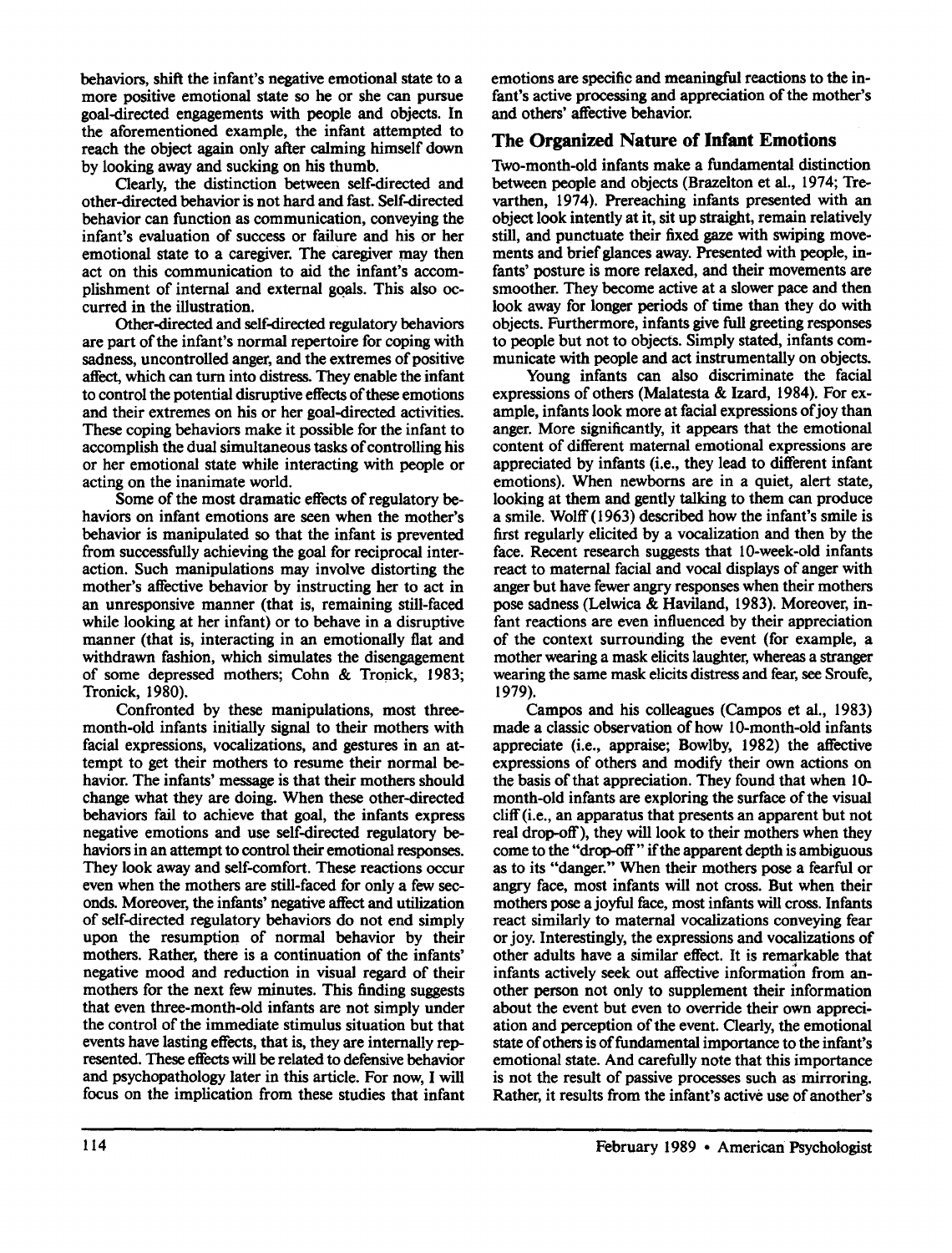emotional expression in forming his or her appreciation of an event and using it to guide action.

Infants are well equipped to convey their appreciations and their emotional states. Young infants make nearly all the muscle movements that are used by adults to express the primary emotions (Ekman & Oster, 1979). Izard (1978) has identified facial expressions of interest, joy, disgust, surprise, and distress in young infants. Weinberg (1988) and Hamilton (1988) have identified facial expressions of sadness and anger in three- to six-montholds, Furthermore, a quite dramatic phenomenon is that newborns can imitate the components of the facial expressions of surprise, fear, and sadness (Field, Woodson, Cohen, Garcia, & Greenberg, 1983). Although these findings on imitation are controversial, they provide evidence of infants' ability to discriminate facial expressions and their ability to express that discrimination in differentiated ways. Hand postures and variations in motor tone are also indicative of infant affective behavioral states, as are variations of infant vocalizations (Fogel & Hannan, 1985; Papousek & Papousek, 1987).

Far less work is available on the relations among different expressive systems. However, Weinberg (1989) has found that in normal interactions, specific facial expressions are related to specific behaviors. In six-montholds, for example, facial expressions of joy are more likely to occur when the infant is looking at the mother, positively vocalizing, and using gestural signals, whereas facial expressions of sadness occur when the infant is looking away and fussing, but not crying. These data demonstrate well the organized quality of the infant's affective system.

Varied and differentiated as the infant's affective repertoire is, it may still be underestimated. The variety and subtlety of facial expressions still elude our categorical schemes. How many types of smiles are there? How many forms are there of what we broadly label distress?

Moreover, past research has focused too much on facial expressions and not enough on gestures, postures, and vocalizations and their relations. Most critically, researchers need to put the infant in situations that evoke infant goals, evaluations, and strivings in order to elicit the infant's full affective repertoire. If this is not done, then the repertoire will not be available for observation. In these situations, researchers also must carefully consider moods rather than just the brief affective expressions they have concentrated on in the past. Recurrent moods, or what Erode (1983) has referred to as the infant's affective core, are critical to infant functioning because they systematically modify the infant's experience of events and bias the infant's response to them.

Regardless of what the infant's affective repertoire is eventually discovered to be, it is well established that parents are acutely sensitive to their infant's emotional expressions and behavior. Parents attend to their infant's direction of gaze and modify their behavior on the basis of it. They maintain a somewhat distant (40 cm) observational distance when their infant is looking at something other than themselves, but they move to a dialogic distance of about 22.5 cm when their infant looks at them

(Papousek & Papousek, 1987). Parents also "frame" their infant's gaze by looking at their infant until the infant looks away from them (Kaye & Fogel, 1980). Cohn and Tronick (1987) have found that when the infant looks away, parents use facial expressions, vocalizations, and gestures to soficit their infant's attention back to themselves, but that when eye-to-eye contact is established, parents change their atfective behavior. For instance, parents often give an initial greeting in which they tilt their head slightly back, raise their eyebrows, and open their eyes and mouth wide (Papousek & Papousek, 1987).

Emde (1983) has found that parents categorize infant facial expressions along three dimensions: (a) hedonic tone, from positive to negative affect; (b) activation, from sleep to excitement; and (c) orientation, from internal to external (i.e., sleepy or bored to interested or curious). Most mothers also discriminate the discrete emotions of anger, fear, surprise, joy, interest, and sadness in their one-month-old infants. The mothers use facial, vocal, and behavioral expressions to make their judgments. Malatesta (Malatesta & Izard, 1984) found further specificity in parental responses to infants" facial expressions of emotion. Mothers respond with contingent imitation to their infants' more fully formed categorical emotional expressions (e.g., anger and joy) than to the more "random" facial movements (e.g., twitches or half smiles). Moreover, infant expressions of sadness and anger produce affective responses of sadness or anger in their mothers.

In sum, parents and other adults appear to operate on the assumption that a child has better information about what he or she wants than they do. Consequently, they attend to and act on a wide range of affective behaviors to aid the child's accomplishment of his or her goals.

### **Normal and Abnormal Infant-Adult Affective Communication**

Infant and adult affective communicative capacities make possible mutually coordinated infant-adult interactions. After a decade of controversy, it is now well established that the face-to-face interactions of infants and adults starting as young as three months are bidirectional (i.e., mutually regulated) rather than just being the product of adult social skills. That is, infants modify their affective displays and behaviors on the basis of their appreciation of their mothers' affective displays and behavior (Cohn & Tronick, 1987; Lester, Hoffman, & Brazelton, 1985). For instance, infant smiles and vocalizations are contingent on specific maternal affective turn-taking signals (Cohn & Tronick, 1987). Of course, adults make similar modifications.

This coordination has led to characterizations of the mother-infant interaction as typically being reciprocal, synchronous, or coherent. These terms and others like them are attempts to capture the quality of the interaction when it is going well. Methods of assessment have been developed on the basis of this type of characterization, that is, a "good interaction" is a coordinated interaction.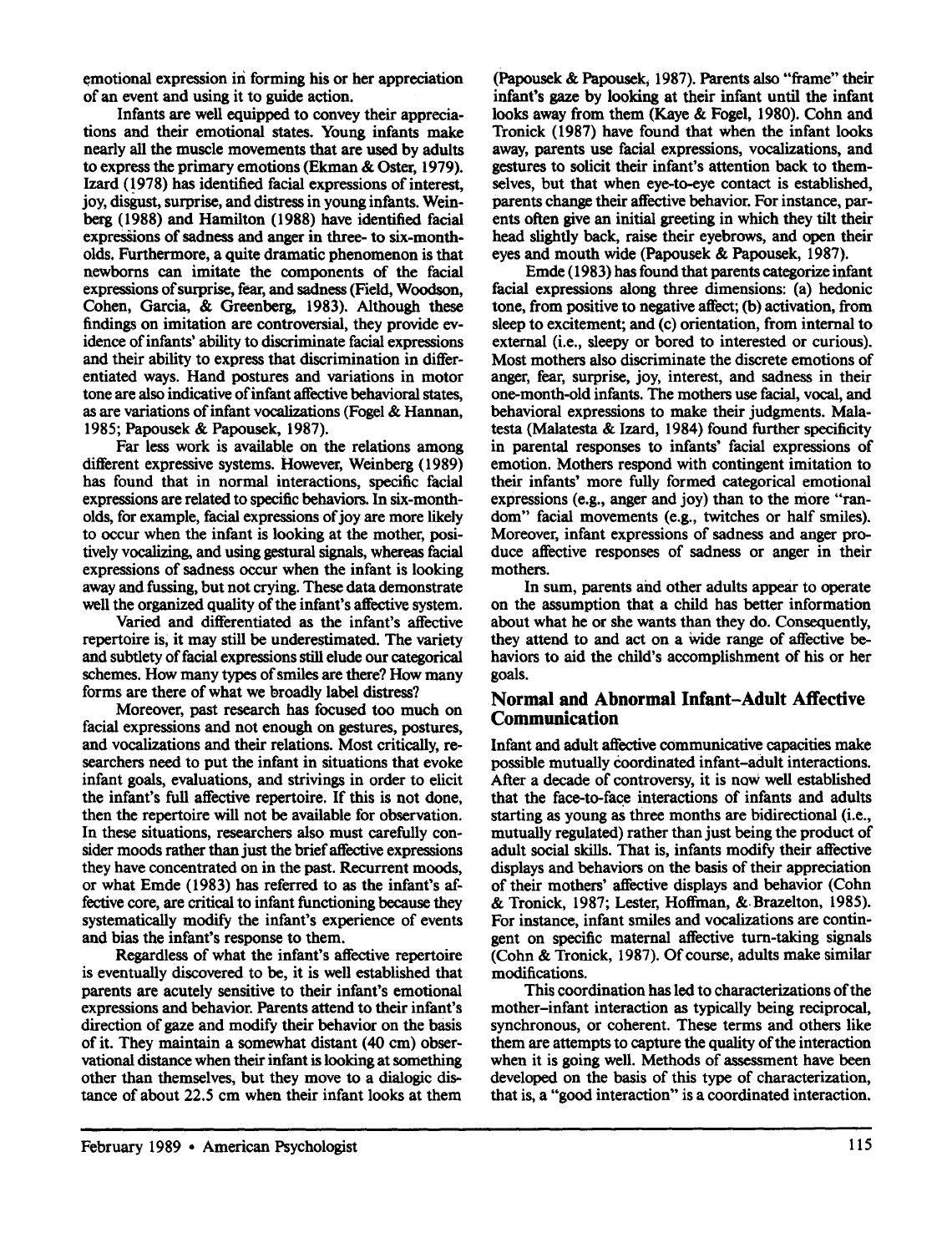However, such terms overcharacterize just how well the interaction typically goes. Coordination, regardless of infant age during the first year, is found only about 30% or less of the time in face-to-face interactions, and the transitions from coordinated to miscoordinated states and back to coordinated states occur about once every three to five seconds (Tronick & Cohn, 1989). Thus, a more accurate characterization of the normal interaction, and a better basis for assessment, is that it frequently moves from affectively positive, mutually coordinated states to affectively negative, miscoordinated states and back again on a frequent basis. But if this is the characterization of normal interaction, what is the characterization of abnormal interaction?

I (Tronick, 1980) have summarized several descriptions of infants who chronically experienced miscoordihated interactions. These infants repeatedly engaged in self-directed regulatory behaviors (e.g., they turned away, had dull-looking eyes, lost postural control, orally selfcomforted, rocked, and self-clasped). These cases were extreme, but in examining a more typical population of mothers with high levels of depressive symptomatology for depression, Cohn and I (Cohn & Tronick, in press) have found that not only are the interactions of these mothers and their infants disturbed in ways similar to that seen in the extreme cases but that the affective and regulatory reactions of the infants are related to the affect and behavior of their depressed mothers.

In general, during these interactions there are few periods when infant and mother are mutually positive, and only a few of the interactions evidence any contingency between the infant's and mother's affective behavior. As a group, the depressed mothers look away from their infants more, are angrier and more intrusive, and display less positive affect than normal mothers. Cohn and Tronick (in press) found that seven-month-old infants of the most disengaged mothers show the greatest amounts of protest, that the infants of the most intrusive mothers look away the most, and that the infants of the most positive mothers, little as that is, express more positive affect. Similarly, Hamilton (1989) found that three-month-old infants' affective expressions are strongly related to maternal reports of their own affect. Three-month-old infants whose mothers reported more anger expressed more anger, whereas infants of mothers who reported more sadness expressed more distress.

My interpretation is that depressed mothers, in different ways for different mothers, fail to appropriately facilitate their infant's goal-directed activities. Their interactive behaviors and affect are poorly timed or often intrusive. Their affective displays are negative (e.g., anger, sadness, irritability), conveying the message that the infant should change what he or she is doing. This message and way of interacting is an obstacle to successful interaction, precludes the infant's achievement of his or her interactive goal, and leads to a predominance of negative affect and self-directed regulatory behavior by the infant. Thus, a general characterization of abnormal interactions is that the participants are stuck in affectively negative miscoordinated interactive states, and their messages calling for change are disregarded.

Now let me return to my opening question: How is it that some children become happy and curious, whereas others become sad and withdrawn, and still others become angry and unfocused? My answer is that these different outcomes are related to the working of the affective communication system in which the infant participates, especially to the balance of the child's experience of success or failure during his or her social-emotional interactions. Gianino and I (Gianino & Tronick, 1988) think of the normal, often-occurring, miscoordinated interactive state as an *interactive error,* and the transition from this miscoordinated state to a coordinated state as an *interactive repair.* The achievement of a coordinated state successfully fulfills the infant's interactive goal and engenders positive affect, whereas an interactive error fails to fulfill that goal and engenders negative affect.

In normal interactions, the infant experiences periods of interactive success and interactive error and frequent reparations of those errors. Emotionally, the infant experiences periods of positive affect and negative affect and frequent transformations of negative to positive affect; hence, experiences of negative emotion are brief. In abnormal interactions, the infant experiences prolonged periods of interactive failure and negative affect, few interactive repairs, and few transformations of negative to positive affect.

Gianino and I (Gianino & Tronick, 1988) have argued that the experience of success and reparation of interactive errors and negative affect that typifies normal interactions has several developmentally enhancing effects that lead to positive outcomes. The experience of interactive reparation and the transformation of negative affect into positive affect allow the infant to elaborate his or her other-directed affective communicative and self-directed regulatory capacities and to use them more effectively, that is, to be able to maintain engagement with the external environment in the face of stress. With the accumulation and reiteration of success and reparation, the infant establishes a positive affective core, with clearer boundaries between self and other (Emde, 1983). From this experience, the infant develops a representation of himself or herself as effective, of his or her interactions as positive and reparable, and of the caretaker as reliable and trustworthy.

In some initial work on normal interactions, Gianino and I (Gianino & Tronick, 1988) found that infants who experience more repairs during normal interactions are more likely to attempt to solicit their mothers' normal behavior when their mothers are acting in a disturbing, stressful manner (i.e., still-faced). These infants, on the basis of their experience of normal interactions, have a representation of the interaction as reparable and of themselves as effective in making that repair. Infants who experience fewer repairs are less likely to solicit their mothers and more likely to turn away and become distressed. In addition, infants who exhibit specific affective tendencies, such as smiling or distress, to this stressful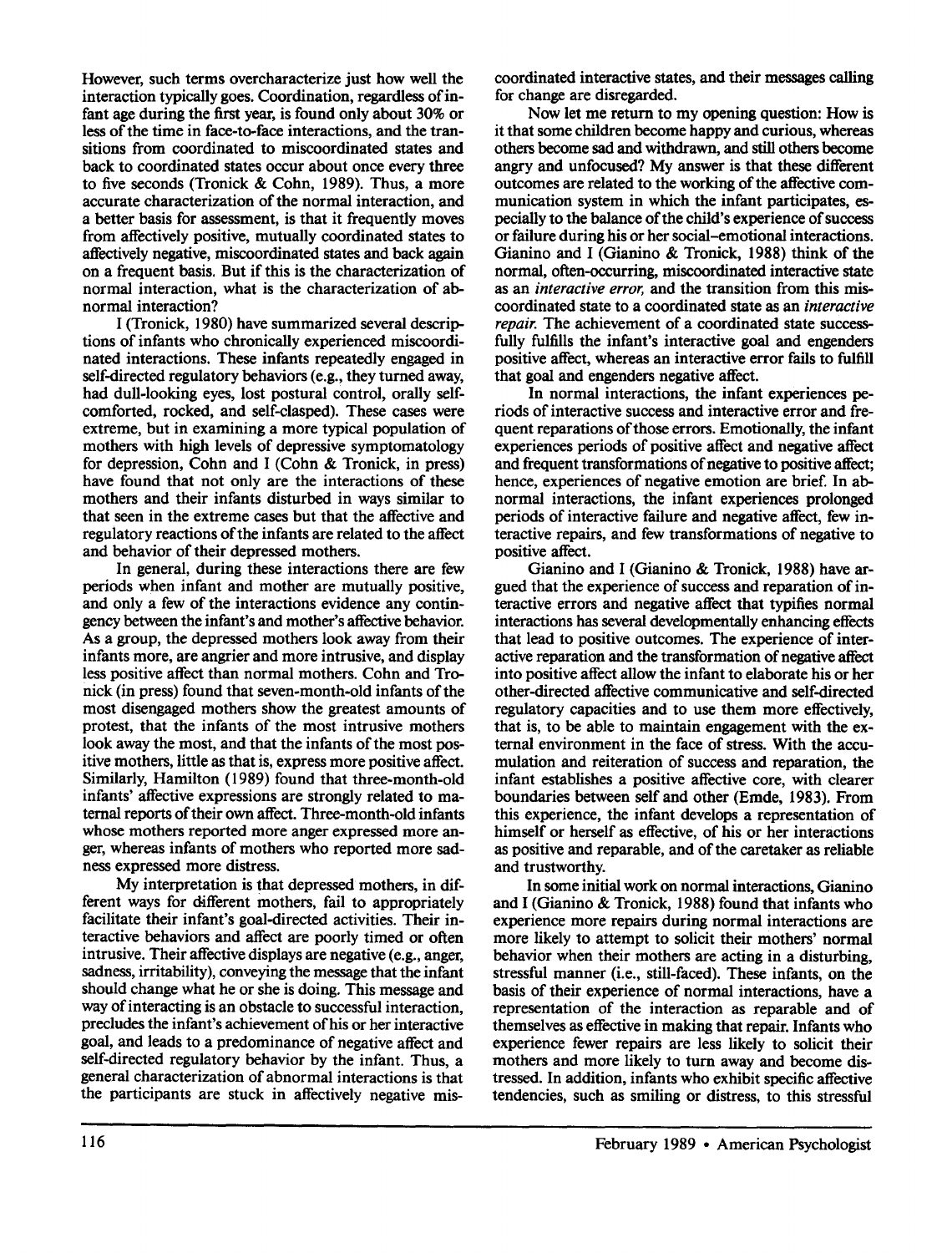behavior by their mothers at a first laboratory visit exhibit similar affective tendencies on a second visit two weeks later. Stability across visits was also found for such selfdirected regulatory behaviors as self-comforting. Sixmonth-olds are already establishing an affective coping style and a representation of self and other.

By contrast, in abnormal interactions the chronic experience of failure, nonreparation, and negative affect has several detrimental effects on developmental outcome. The infant establishes a self-directed style of regulatory behavior (i.e., turning away, escaping, becoming perceptually unavailable) to control negative affect and its disruptive effects on goal-directed behavior. Indeed, regulation of negative affect becomes the infant's primary goal and preempts other possible goals. This self-directed style of regulatory behavior precludes the infant's involvement with objects, potentially compromising cognitive development, and distorts the infant's interactions with other people. With the reiteration and accumulation of failure and nonreparation, the infant develops a representation of himself or herself as ineffective and of the caretaker as unreliable.

I (Tronick, 1980) have found that those infants who chronically experienced miscoordinated interactions disengaged from their mothers and the inanimate environment and distorted their interactions with other people. Similar effects are seen in the infants of depressed mothers: They have more negative interactions with unfamiliar adults, and those infants who are more negative during face-to-face interactions are also more negative in other situations (Tronick & Field, 1986). Of course, an infant could completely give up the goal of engaging his or her mother. However, the young infant may not be able to give up this goal, and even if he or she could, the consequences might be even more severe (Bowlby, 1982).

From this perspective, the pathways leading to the varieties of normalcy and psychopathology derive from the divergent experiences infants have with success, reparation of failure, and the transformation of negative emotions to positive emotions. Typically, there is no single traumatic juncture or special moment separating these pathways, only the slowly accumulated interactive and affective experiences with different people and events in different contexts that shape the regulatory processes and representations of the infant over time.

A major pathway leading to the variety of normal individual outcomes, one that is often disregarded, is the difference in emotional experience of individuals due to exposure to different cultural practices of socializing affect and behavior. For example, among the Gusii of Kenya, a people with strict rules about who may look at whom during face-to-face interactions, a mother is likely to look away from her infant at just that moment when the infant gets most affectively positive. In response, the infant's affect becomes more neutral, and he or she may look away. American mothers, at least the ones we study in our laboratories, almost never look away from their infants but, rather, get quite excited themselves. In response, American infants get even more excited and positive. Thus,

Gusii infants internalize one set of interactive experiences and American infants another.

Framed by cultural bounds, the most important cause of the varieties of normal outcome are the strikingly different experiences individuals have with affective communieation, interactive success, and emotional reparation during their reiterated daily exchanges with others. For instance, Cohn and I (Tronick & Cohn, 1989) have found large individual differences in the ability of motherinfant pairs to maintain coordinated interactive states. In addition, Cohn and I reported that mother-son pairs are in well-coordinated states about 50% more of the time than mother-daughter pairs at six and nine months. These differences have important consequences for the emotional responsiveness and the formation of the self in individual males and females.

There are many pathways to psychopathology. From the perspective of mutual regulation, psychopathology is likely to arise in situations where there is persistent and chronic interactive failure. In these situations the infant is forced to disengage from people and things because the infant has to devote too much regulatory capacity to controlling the negative affect he or she is experiencing (Main, 1981). Eventually and paradoxically, to the extent that these self-directed regulatory behaviors are successful in controlling the negative affect and containing its disruptive effects, the infant begins to deploy them automatically, inflexibly, and indiscriminately. Thus, what were normal self-regulatory behaviors become pathological or "defensive" because they are used to preclude the anticipated experience of negative affect, even in situations where negative affect might not occur. The infant gives up attempting to appreciate the nature of the immediate situation and instead approaches new situations already withdrawn and biased to act inappropriately. This severely constricts the infant's engagement with the world, future options, and even autonomy and may lead to failure-tothrive, depression, and other forms of infant psychopathology.

But of course one must be cautious. Pathology is not necessarily the outcome of abnormal interactive experiences; indeed, some effects may be positive. For example, the infant of a depressed mother might become exceedingly sensitive to her emotional state in order to read her better and to better regulate the interaction. Such sensitivity may be useful when the infant interacts with others. Moreover, experience with poorly coordinated interactions is likely to have different effects at different developmental points. For example, experience with a depressed mother will have one effect during the infant's first months of fife, when the mother's behavior may disrupt her infant's early emotional experience, and a different effect at the end of the first year, when depressed behavior will be more likely to disrupt the infant's newly emerging forms of autonomy.

This account has focused on the caretaker as the critical factor affecting, especially disrupting, the affective communication system. But the infant is an agent as well. Although the infant's capacities are impressive, they are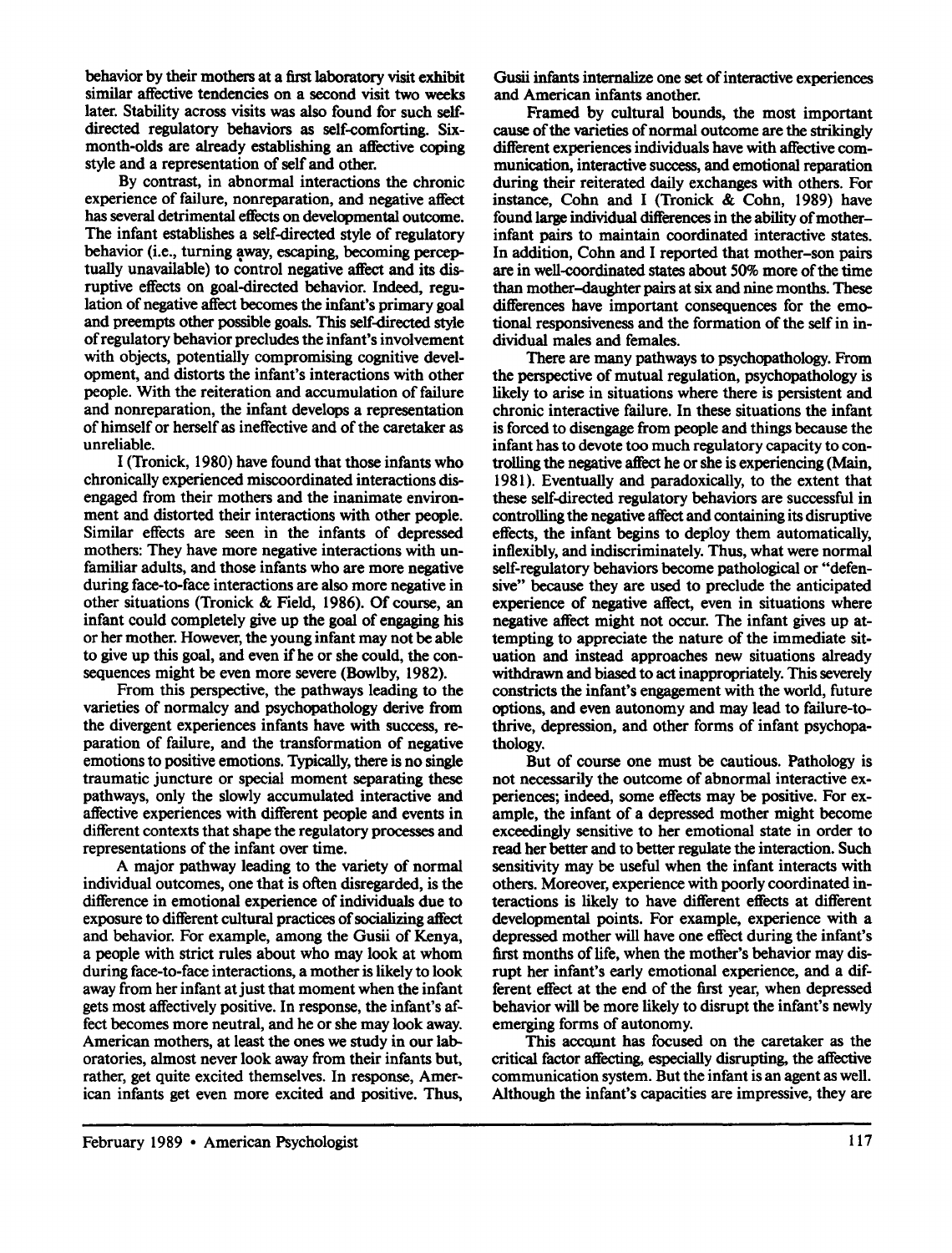still limited, so that the infant is not always able to play his or her role in the interaction effectively. Furthermore, individual differences in temperament make different infants quite different interactive partners. In the opening examples, the first infant might be temperamentally more active and better able to control affect, whereas the second infant might be more sensitive to stimulation and more inhibited. These sorts of differences place different demands on interactive partners, make infants differentially reactive, and lead to different outcomes.

More generally and critically, many factors affect the child's developmental outcome. Even a partial list would include prematurity, malnutrition, illness, the infant's other interactive experiences, and factors such as social support, stress, and self-esteem that affect the mother's behavior with her infant. Indeed the list is a long one, but the principle is that any factor, no matter how distant, that consistently modifies the infant's affective experience modifies the infant's outcome to some degree.

#### Conclusion

This perspective on affective communication can be extended to the older child. The older child experiences new emotions--shame and guilt to name two---and has a more structured self to be affected by success and failure (Lewis, 1987). The older child also moves on to more complex and demanding tasks with people, objects, and ideas. These tasks place new demands on the child's ability to control his or her affect and on the caretaker to supplement the child's capacities. Problems children have with tantrums, impulse control, and conduct disorders, and even the risk-taking of adolescents, may be viewed as arising out of children's experiences with mutual regulation and their ability to self-regulate.

The regulation of emotions, self and other, interactive success, and affective reparation are in fact lifetime issues (Stern, 1985). How adults manage these functions is determined in their current circumstances by their regulatory style and their conscious and unconscious representation of their past. Given the transformational nature of development, it would be foolish to assert that the infant's regulatory style and representations determine those of the adult, but it would be equally foolish to assert that they are without long-term influence. Certainly the way in which the adult-as-child regulated and represented the circumstances and the emotions he or she experienced accrue to the adult.

Thus, the infant, the child, and the adult act on the world, regulate emotional states, and communicate affectively. And for all of them the working of the communicative process—its degree of interactive coordination and affective reparation--is what is critical to their outcome. Of course we need to know more. To do that we need to look in great detail at the daily reiterated workings of this emotional communication system. This will take a major effort and commitment. Indeed the time may have arrived for researchers to "reinvent" the systematic study of the development of individuals looked at one at a time. However, intervention need not wait for that full

understanding. We already know that many interventions-from close-up ones such as interactive coaching, parental therapy, respite care for the child and parent, and daycare, to more distant ones such as prenatal care, health care, and jobs—will modify the child's experience and lead to positive developmental outcomes. We should put them in place.

#### **REFERENCES**

- Beebe, B., & Stem, D. (1977). Engagement-disengagement and early object experience. In M. Freedman & S. Grenel (Eds.), *Communicative structures and psychic structures* (pp. 33-55). New York: Plenum Press.
- Bowlby, J. (1982). *Attachment and loss: VOl. I Attachment* (2nd ed.). New York: Basic Books.
- Brazelton, T. B., Koslowski, B., & Main, M. (1974). The origins of reciprocity: The early mother-infant interaction. In M. Lewis & L. A. Rosenblum (Eds.), *The effect of the infant on its caregiver* (pp. 49- 76). New York: Wiley-lnterscience.
- Campos, J., Barrett, K., Lamb, M., Goldsmith, H., & Sternberg, C. (1983). Socioemotional development. In P. H. Mussen (Ed.), *Handbook of child psychology: VOl. 2. Infancy and developmental psychology*  (pp. 783-915). New York: Wiley.
- **Cohn, J. E, & Tronick, E. Z.** (1983). Three-month-old infants' reaction to simulated maternal depression. *Child Development, 54,* 185-193.
- Cohn, J. E, & Tronick, E. Z. (1987). Mother-infant face-to-face interaction: The sequence of dyadic states at 3, 6, and 9 months. *Developmental Psychology, 23,* 68-77.
- Cohn, J., & Tronick, E. Z. (in press). Specificity of infants' response to mothers' affective behavior. *Journal of the American Academy of Child and Adolescent Psychiatry.*
- Ekman, P., & Oster, H. (1979). Facial expressions of emotions. *Annual Review of Psychology, 30,* 527-554.
- Emde, R. (1983). The pre-representationai self and its affective core. *The Psychoanalytic Study of the Child, 38,* 165-192.
- Field, T., Woodson, R., Cohen, D., Garcia, R., & Greenberg, R. (1983). Discrimination and imitation of facial expressions by term and preterm neonates. *Infant Behavior and Development, 6,* 485-490.
- Fogel, **A., & Hannan, E. T.** (1985). Manual actions of nine- to **fifteenweek-old** human infants during face-to-face interaction with their mothers. *Child Development, 56,* 1271-1279.
- Gianino, A., & Tronick, E. Z. (1988). The mutual regulation model: The infant's self and interactive regulation coping and defense. In T. Field, P. McCabe, & N. Schneiderman (Eds.), *Stress and coping* (pp. 47-68). Hillsdale, NJ: Erlbaum.
- Hamilton, P. (1989). *The interaction of depressed mothers and their 3 month old infants.* Unpublished doctoral dissertation, Boston University.
- Izard, C. (1978). Emotions as motivations: An evolutionary-developmental perspective. In H. E. Howe, Jr. (Ed.), *Nebraska Symposium*  on Motivation (Vol. 26, pp. 163-199). Lincoln: University of Nebraska Press.
- Kaye, K., & Fogel, A. (1980). The temporal structure of face-to-face communication between mothers and infants. *Developmental Psychology, 16.* 454-464.
- Lelwica, M., & Haviland, J. (1983, April). *Ten-week-old infants'reactions to mothers" emotional expressions. Paper* presented at the biennial meeting of the Society for Research in Child Development, Detroit.
- Lester, B., Hoffman, J., & Brazelton, T. B. (1985). The structure of mother-infant interaction in term and preterm infants. *Child Development, 56,* 15-27.
- Lewis, M. (1987). Social development in infancy and early childhood. In J. D. Osofsky (Ed.), *Handbook ofinfant development* (2nd ed., pp. 419-555). New York: Wiley.
- Main, M. (1981). Avoidance in the service of attachment: A working paper. In K. Immelmann, G. Barlow, M. Main, & L. Petrinovich *(Eds.), Behavioral development: The Bielfield Interdisciplinary Project*  (pp. 651-693). New York: Cambridge University Press.
- Malatesta, C. A., & Izard, C. E. (1984). The ontogenesis of human social signals: From biological imperative to symbol utilization. In N. A.